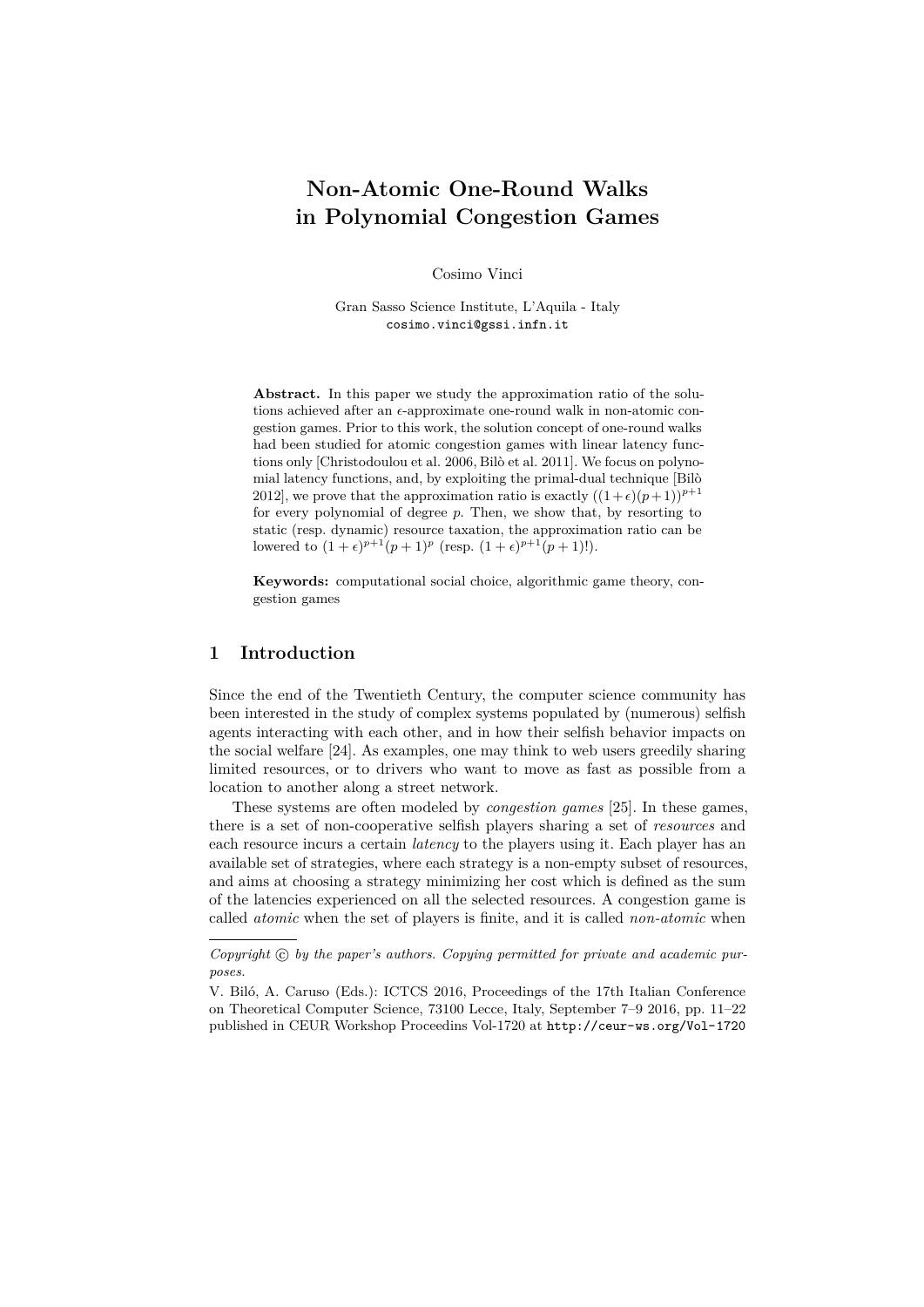the set of players is infinite and the contribution of each player to the social welfare is infinitesimally small.

In congestion games, selfish behavior always leads to stable outcomes, called *Pure Nash Equilibrium* [\[23\]](#page-11-3), in which each player cannot improve her utility by unilaterally deviating from her strategy. In general, Pure Nash Equilibria do not yield an optimal social welfare, hence, to measure the quality of these outcomes, two metrics have been successfully proposed: the *price of anarchy* [\[21\]](#page-11-4) and the *price of stability* [\[2\]](#page-10-0). They are defined as the highest and the lowest ratio between the social welfare at any Nash equilibrium and the social optimum, respectively.

Besides Pure Nash Equilibria, in the setting of atomic congestion games, the notion of *one-round walks starting from the empty state* has been widely investigated due to its simplicity and effectiveness. This concept assumes that, starting from the situation in which no strategy has been specified yet, the players are processed sequentially and, at each iteration, the selected player irrevocably chooses her strategy so as to minimize her cost based on the choices of the previous ones. The *approximation ratio of one-round walks starting from the empty state*, an analogous of the price of anarchy instantiated to one-round walks, measures the quality of the outcomes produced at the end of this process [\[22,](#page-11-5)[14\]](#page-11-6).

*Our Contribution.* In this work, we translate the solution concept of one-round walks from atomic congestion games to non-atomic ones. We define the solution concept of  $\epsilon$ -*approximate non-atomic one-round walk starting from the empty state*, in which there is a continuous flow of selfish players (instead of a discrete number of players) greedily selecting their strategies with the aim of approximately (up to a factor of  $1 + \epsilon$ ) minimizing their costs, given the choices of their predecessors. The  $\epsilon$ -approximation ratio of a non-atomic one-round walk starting *from the empty state* is the highest ratio of the the social value achieved by the final outcome of an  $\epsilon$ -approximate non-atomic one-round walk and the optimal social value. In particular, we study this metric for non-atomic congestion games with polynomial latencies, by proving a tight bound of  $((1 + \epsilon)(p + 1))^{p+1}$ , where p is the the degree of the polynomial functions. Given that the (exact and approximate) price of anarchy for these games has been proven to be equal to  $\Theta$  (max  $\{p/\log(p), (1+\epsilon)^{p+1}\}\)$ , our result shows that outcomes generated after one-round walks are tremendously worse (even asymptotically) than Pure Nash Equilibria in terms of social welfare.

For such a reason, we also focus on (resource) *taxation* [\[4\]](#page-10-1): an approach that has been intensively studied in the literature in order to improve the quality of the outcomes resulting from selfish behavior in congestion games. We prove that, by resorting to static taxation (taxes are constant with respect to resource congestion), the  $\epsilon$ -approximation ratio drops to  $(1 + \epsilon)^{p+1}(p+1)^p$ , thus having a good asymptotic reduction with respect to the case without taxes. By resorting to dynamic taxation (in which taxes can vary as a function of resource congestion), we lower the  $\epsilon$ -approximation ratio to  $(1 + \epsilon)^{p+1}(p+1)! \in$  $\Theta\left((1+\epsilon)^{p+1}(p+1)^{p+3/2}e^{-p}\right)$ , thus having a further improvement.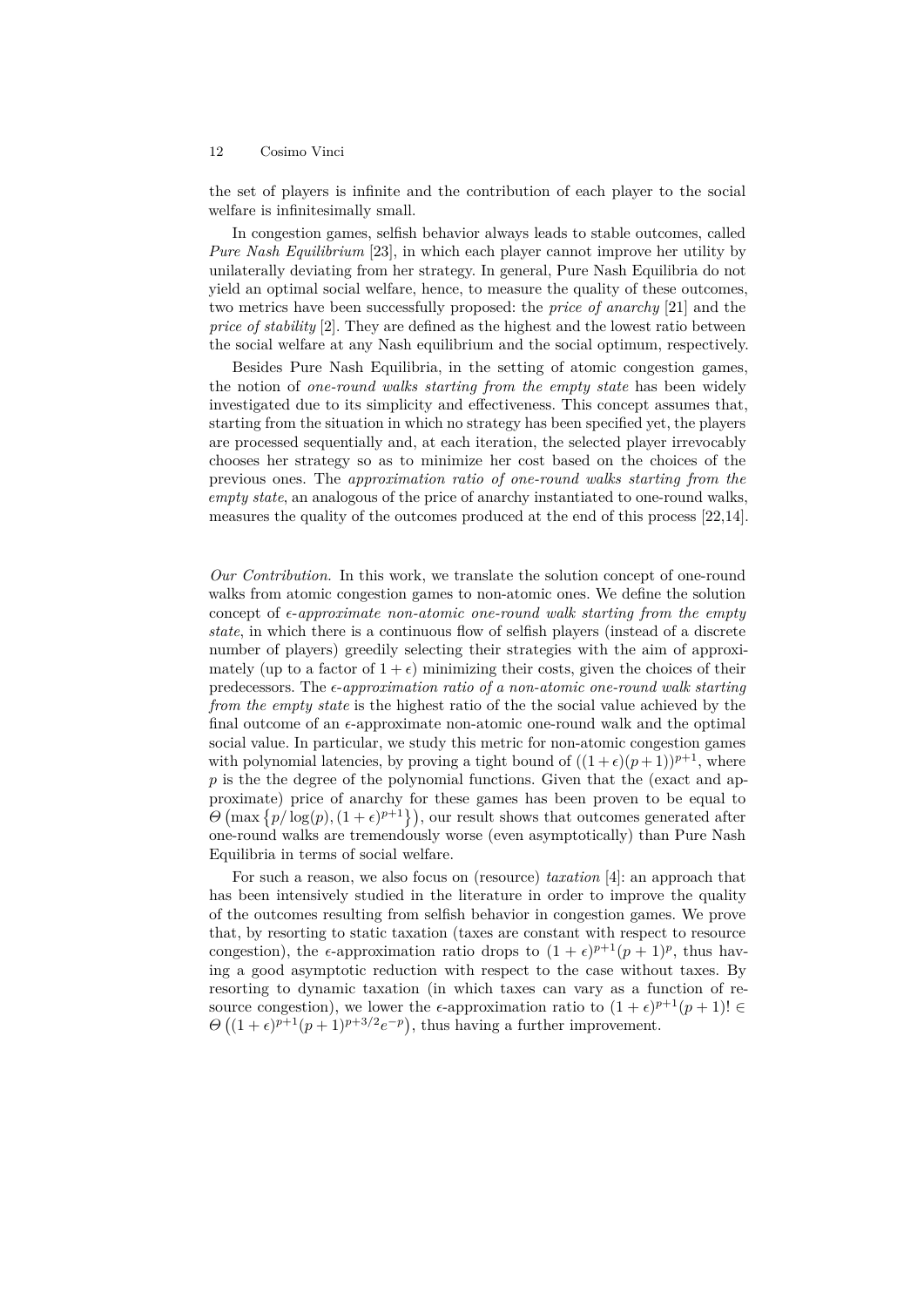*Related Work.* The inefficiency of equilibria for polynomial congestion games has been largely studied for both atomic and non-atomic congestion games. Relatively to the non-atomic setting, Roughgarden [\[27\]](#page-11-7) proves that the price of anarchy for congestion games with polynomial latency functions of degree *p* is  $[1 - p(p +$  $1)^{-(p+1)/p}$ <sup>-1</sup> and characterizes the price of anarchy for other latency functions.

Christodoulou et al. [\[12\]](#page-11-8) and Awerbuch et al. [\[3\]](#page-10-2) prove that the price of anarchy for linear atomic congestion games is 5*/*2 for unweighted games and 2.168 for weighted games. Aland. et al [\[1\]](#page-10-3) generalize the previous results to polynomial congestion games, and provide tight bounds asymptotically equal to  $\Theta(p/\log(p))^{p+1}$  on the price of anarchy for both unweighted and weighted atomic congestion games with polynomial latency functions of degree *p*. Christodoulou et al. [\[13\]](#page-11-9) provide bounds on the approximate price of anarchy and stability for both non-atomic and atomic polynomial congestion games, which are tight for the former.

Among the mechanisms used to improve the quality of outcomes in congestion games, the use of taxation has been extensively studied for several decades. The marginal cost taxation [\[4\]](#page-10-1) has been proven to enforce an optimal solution in non-atomic congestion games with very general latency functions. In subsequent works, the existence and the computation of efficient taxes in many variants of non-atomic congestion games has been intensively studied [\[15,](#page-11-10)[16](#page-11-11)[,19,](#page-11-12)[29\]](#page-11-13).

Caragiannis et al. [\[11\]](#page-10-4) study the efficiency of taxation for linear atomic congestion games, and, among the obtained results, they prove that the price of anarchy drops from to 2*.*168 to at least 2 for weighted congestion games. Bilò and Vinci [\[8\]](#page-10-5) extend the previous result to polynomial congestion games, and prove that, by resorting to taxation, the  $\epsilon$ -approximate price of anarchy of unweighted and weighted atomic congestion games with polynomial latency functions drops to  $\mathcal{T}_{p+1}(1+\epsilon)$ , where  $\mathcal{T}_{p+1}$  is the  $(p+1)$ -th Touchard polynomial.

Other mechanisms used to reduce the price of anarchy in congestion games are Stackelberg Strategies [\[26,](#page-11-14)[29](#page-11-13)[,20](#page-11-15)[,7,](#page-10-6)[17\]](#page-11-16), in which the strategies of a fraction of players can be controlled with the aim of reducing the price of anarchy.

Mirrokni and Vetta [\[22\]](#page-11-5) initiate the study of the social welfare achieved after multiple rounds of best-responses in a Nash-dynamics for a particular class of games, and they also consider the case of a one round of best responses. Christodoulou et al. [\[14\]](#page-11-6) study for the first time the quality of outcomes obtained after a one round of best responses in linear atomic congestion games. They prove that, if players start from an empty state, the approximation ratio is at most that, if players start from an empty state, the approximation ratio is at most  $2+\sqrt{5}$  for unweighted games and  $4+2\sqrt{3}$  for weighted games. For the unweighted setting, Bilò et al. [\[6\]](#page-10-7) prove that the previous upper bound is tight, improving a lower bound of 4 obtained for load balancing games by Caragiannis et al. [\[10\]](#page-10-8). They also consider as a social function the maximum utility among all players, and provide asymptotically matching bounds for the approximation ratio of oneround walks starting from the empty state and from an arbitrary state. Bilò [\[5\]](#page-10-9) studies the approximation ratio for atomic congestion games with quadratic and cubic latency functions. The quality achieved by multiple rounds of best responses in linear congestion games has been studied in [\[14](#page-11-6)[,18\]](#page-11-17). Bilò and Vinci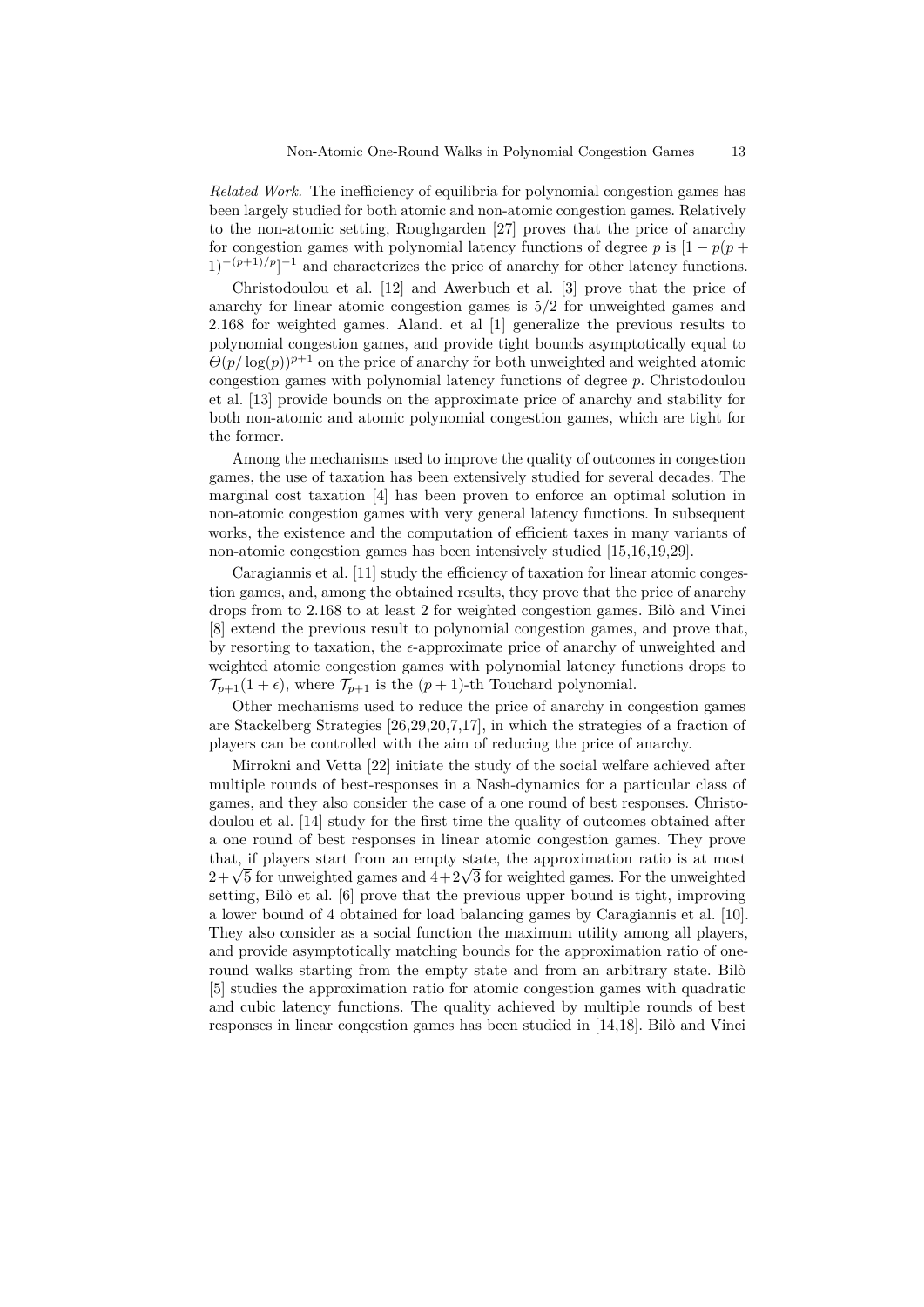[\[8\]](#page-10-5) improve via taxation the performances of  $\epsilon$ -approximated one-round walks starting from the empty state in unweighted and weighted polynomial atomic congestion games.

### **2 Preliminaries**

For any integer *n*, set  $[n] := \{1, 2, ..., n\}$  and  $[n]_0 := [n] \cup \{0\}.$ 

*Non-Atomic Congestion Games.* A *non-atomic congestion game* is a tuple CG =  $(N, E, (\ell_e)_{e \in E}, (r_i)_{i \in N}, (\Sigma_i)_{i \in N})$ , where N is a totally ordered set of  $n \geq 2$  types of players, *E* is a set of resources,  $\ell_e : \mathbb{R}_{\geq 0} \to \mathbb{R}_{\geq 0}$  is the latency function of resource  $e \in E$ , and, given  $i \in \mathbb{N}$ ,  $r_i \in \mathbb{R}_{\geq 0}$  is the amount of players of type *i* and  $\Sigma_i =$  $\{S_{i,1},\ldots,S_{i,m_i}\}\subseteq 2^E$  is the set of strategies of a player of type *i*, that is, each player of type *i* has  $m_i \geq 1$  possible choices. A congestion game has polynomial latencies of degree  $p \in \mathbb{N}$  when, for each  $e \in E$ ,  $\ell_e(x) := \sum_{d \in [p]_0} \alpha_{e,d} x^d$ , with  $\alpha_{e,d} \geq 0$  for each  $d \in [p]_0$ ; when  $p = 1$ , we speak of affine latencies.

A *strategy profile* is an *n*-tuple  $\Delta = (\Delta_1, \ldots, \Delta_n)$ , where  $\Delta_i : \Sigma_i \to \mathbb{R}_{\geq 0}$  is a function denoting, for each strategy  $S_i \in \Sigma_i$ , the amount  $\Delta_i(S_i)$  of players of type *i* selecting strategy  $S_i$ , so that  $\sum_{S \in \Sigma_i} \Delta_i(S) = r_i$ . For a strategy profile  $\Delta$ , the congestion of resource  $e \in E$  in  $\Delta$ , denoted as  $k_e(\Delta) := \sum_{i \in \mathbb{N}, S \in \Sigma_i : e \in S} \Delta_i(S)$ , is the total amount of players using resource *e* in ∆. The cost of a player selecting a strategy  $S_i \in \Sigma_i$  is defined as  $c_{S_i}(\Delta) = \sum_{e \in S_i} \ell_e(k_e(\Delta))$  and each player aims at minimizing it.

*Non-Atomic One-Round Walks.* For any type  $i \in \mathbb{N}$  of players, we extend the set  $\Sigma_i$  of strategies with the empty strategy  $\emptyset_i$ , so as to include also the cases in which some players have not chosen their strategies yet; in particular, we denote with  $\emptyset$  the empty state, that is, the strategy profile in which none of the players has chosen a strategy.

For any  $\epsilon \geq 0$ , a strategy  $S_i^* \in \Sigma_i \setminus \{\emptyset_i\}$  is an  $\epsilon$ -approximate best-response  $(\epsilon\text{-best-response}, \text{ for brevity}) \text{ for players of type } i \text{ in } \Delta \text{ if, for each } S'_i \in \Sigma_i \setminus \{\emptyset_i\},\$  $c_{S_i^*}(\Delta) \leq (1+\epsilon)c_{S_i'}(\Delta)$ . Let  $M := \sum_{i\in\mathbb{N}} r_i$  and let  $f : [0, M] \to \mathbb{N}$  be a rightcontinuous function such that  $\int_{f^{-1}[\{i\}]} dx = r_i$  for each  $i \in \mathbb{N}$ . We call  $f$  an *ordering function.* Let  $({\Delta}^{f,t})_{t \in [0,M]}$  be a family of strategy profiles such that: (1)  $\sum_{S \in \Sigma_i \setminus \{\emptyset_i\}} \Delta_i^{f,t}(S) = \int_{[0,t] \cap f^{-1}[\{i\}]} dx$  for each *i* ∈ N and *t* ∈ [0*, M*] (then,  $\Delta_i^{f,t}(\emptyset_i) = r_i - \int_{[0,t] \cap f^{-1}[\{i\}]} dx$ , (2)  $\Delta_i^{f,t}(S)$  is non-decreasing in *t*. Such a family of strategy profiles is called a *weak one-round walk starting from the empty state*.

Observe that  $\Delta_i^{f,t}(S)$  has to be necessarily a non-decreasing and Lipschitzian function with respect to *t*. Informally, a weak one-round walk models a family of strategy profiles generated by a flow of players sequentially selecting their strategies, in such a way, for any  $t \in [0, M]$ , there is an amount  $\Delta_i^{f,t}(S)$  of players of type *i* which have already selected strategy *S* (Point 1), and these players cannot change their strategy (Point 2). Moreover, observe that *f* defines the ordering in which the players appear in the game.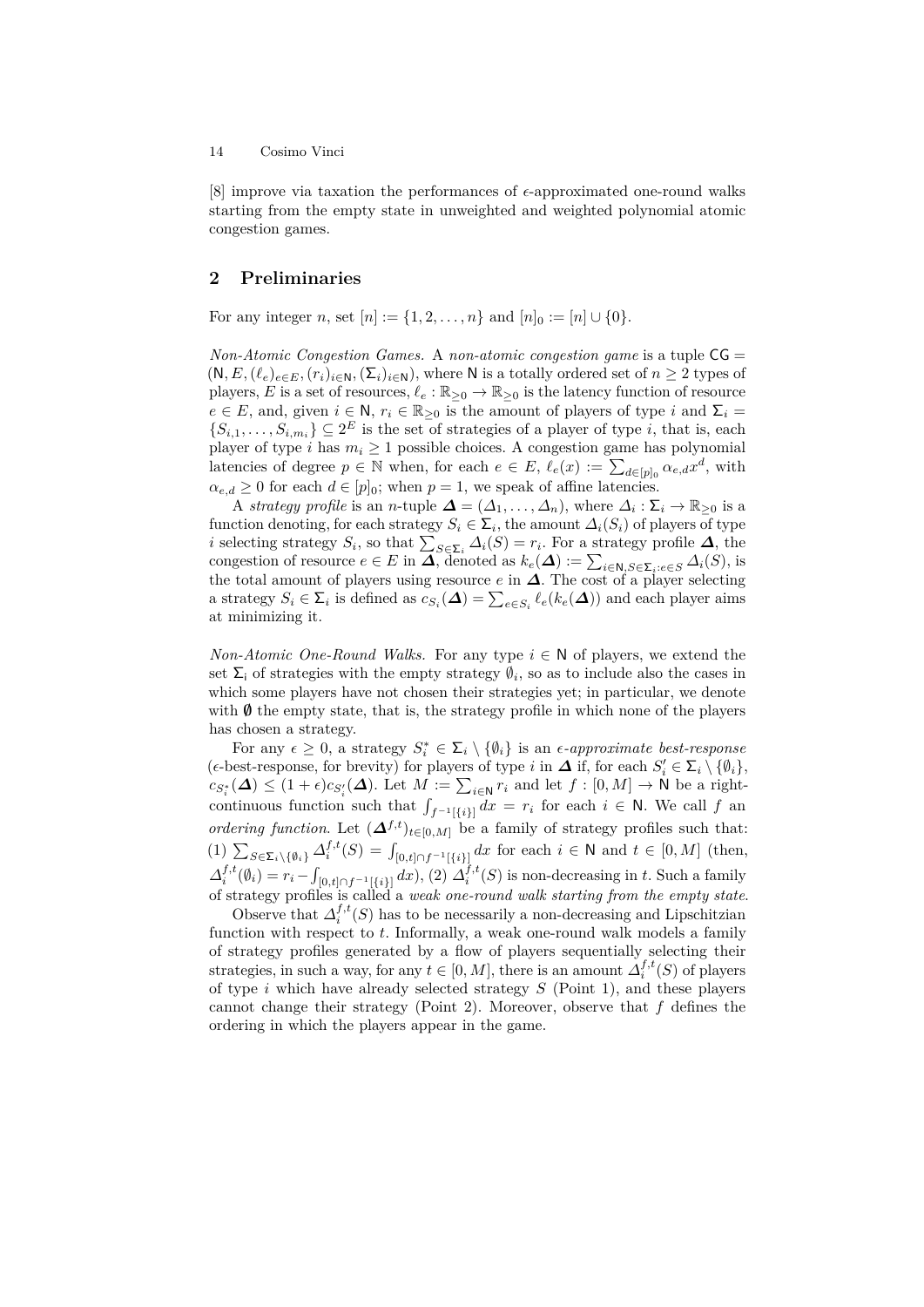A weak one-round walk is *simple* if  $t \le t' \Rightarrow f(t) \le f(t')$ , and, for each  $i \in \mathbb{N}$ , there exists a strategy  $S_i \in \Sigma_i$  such that  $\Delta_i^{f,M}(S_i) = \int_{f^{-1}[\{i\}]} dx$ . Informally, a weak one-round walk is simple if all players select their strategy according to the ordering by which their types are defined in N, and if players of the same type play the same strategy. A simple weak one-round walk can be univocally represented as a sequence of strategies  $(S_i)_{i \in \mathbb{N}}$  such that  $S_i$  is the strategy played by a player of type *i*. The strategy profile generated by a weak one-round walk is ∆*f,M*.

A weak one-round walk  $(\Delta^{f,t})_{t \in [0,M]}$  is an *e-approximate non-atomic oneround walk starting from the empty state* ( $\epsilon$ -one-round walk, for brevity) if, for any  $t \in [0, M], \Delta_{f(t)}^{f,t}$  $f_{(t)}^{t,t}(S)$  is right-increasing at *t* only if strategy *S* is an  $\epsilon$ -best-response in  $\Delta^{f,t}$  for player  $f(t)$ . Informally, an  $\epsilon$ -one-round walk is a weak one-round walk in which all players sequentially select an  $\epsilon$ -best-response.

*Efficiency Metrics.* A social function that is usually used as a measure of the quality of a strategy profile in non-atomic congestion games, is the *total latency*, defined as  $\mathsf{TL}(\mathbf{\Delta}) = \sum_{i \in \mathbb{N}, S_i \in \Sigma} \Delta_i(S_i) \cdot c_{S_i}(\mathbf{\Delta}) = \sum_{e \in E} k_e(\mathbf{\Delta}) \cdot \ell_e(k_e(\mathbf{\Delta}))$ . A *social optimum* is a strategy profile ∆<sup>∗</sup> minimizing TL. The *approximation ratio of*  $\epsilon$ -approximate non-atomic one-round walks starting from the empty state ( $\epsilon$ approximation ratio, for brevity) of a congestion game CG (resp. a class of congestion games) with respect to the total latency is the supremum of the ratio  $TL(\Delta)/TL(\Delta^*)$ , where  $\Delta$  is the strategy profile generated by an  $\epsilon$ -one-round walk for CG (resp. for some game CG in the class) and  $\Delta^*$  is a social optimum for CG.

*Taxes.* A *dynamic tax-function*  $T := (T_e)_{e \in E}$  is a class of functions  $T_e : \mathbb{R}_{\geq 0} \to$  $\mathbb{R}_{\geq 0}$  increasing the latency function perceived by each player. The presence of *T* determines a new congestion game  $\textsf{CG}(T) = (\textsf{N}, E, (\ell'_e)_{e \in E}, (r_i)_{i \in \textsf{N}}, (\Sigma_i)_{i \in \textsf{N}})$ , equal to CG except the latency functions, such that  $\ell'_{e}(x) := \ell_{e}(x) + T_{e}(x)$  for each  $e \in E$ . However, the total latency function is still evaluated with respect to the initial latency functions  $\ell_e$ s. *T* is a *static tax-function* if each  $T_e$  is a constant function (with respect to the resource congestion).

## **3 Approximation Ratio of One-Round Walks**

#### **3.1 Upper Bound**

We prove our upper bound on the  $\epsilon$ -approximation ratio by using the primal-dual method: a technique introduced by Bilò in [\[5\]](#page-10-9) to prove bounds on the performance guarantee of self-emerging solutions (such as approximate pure Nash equilibria and their generalizations, approximate one-round walks, and so on) in atomic and non-atomic congestion games.

In our setting, we want to establish an upper bound on the worst-case performance guarantee of  $\epsilon$ -one-round walks with respect to the total latency in the class of polynomial congestion games. For a general, but fixed, congestion game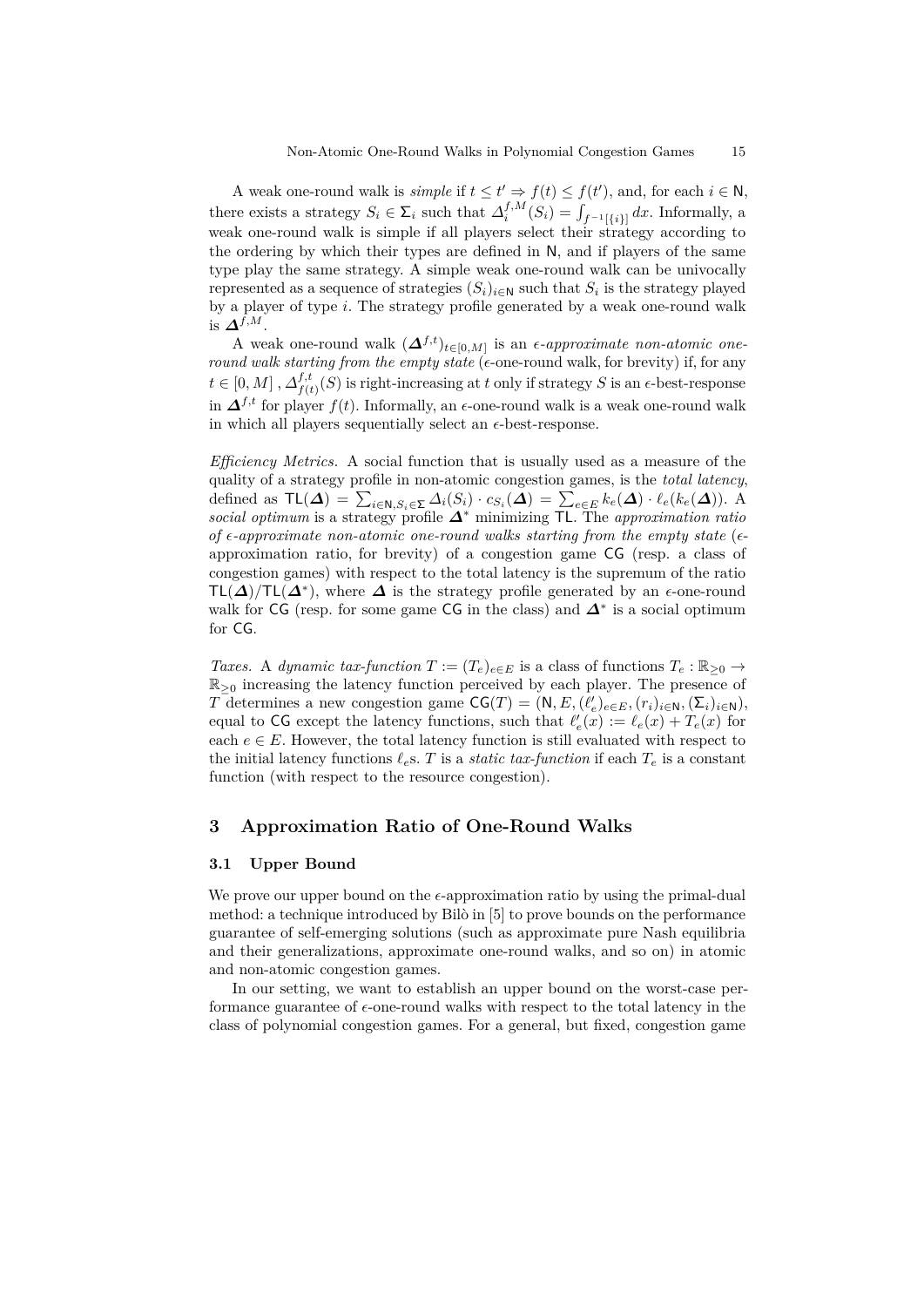$CG$ , the method requires the construction of a linear program  $LP(CG)$  based on the following steps: (1) the objective function is  $\mathsf{TL}(\Delta)$ , where  $\Delta$  is the strategy profile generated by an arbitrary fixed  $\epsilon$ -one-round walk for CG, (2) add the constraint  $TL(\mathbf{\Delta}^*) = 1$ , where  $\mathbf{\Delta}^*$  is an arbitrary fixed social optimal for CG, (3) relate  $\Delta$  and  $\Delta^*$  by adding, for each  $i \in \mathbb{N}$ , suitable constraints that need to be satisfied by the choices performed by all players of type  $i$ ,  $(4)$  the coefficients of the latency functions are treated as variables, while all the other quantities (e.g. resources congestions) are treated as fixed parameters.

By the generality of  $CG$ , it follows that the optimal solution of  $LP(CG)$  is an upper bound on the  $\epsilon$ -approximation ratio in polynomial congestion games. By the weak-duality theorem [\[9\]](#page-10-10), any feasible solution to the dual formulation of LP(CG) yields an upper bound on the  $\epsilon$ -approximation ratio in polynomial congestion games. The more the constraints defined during step (3) provide an accurate characterization of the properties of  $\epsilon$ -one-round walks, the more the achieved upper bound will be significant (and possibly tight).

<span id="page-5-1"></span>**Theorem 1.** *The approximation ratio of*  $\epsilon$ *-approximate one-round walks starting from the empty state in congestion games with polynomial latency functions of degree p is at most*  $((1 + \epsilon)(p + 1))^{p+1}$ .

*Proof.* For an integer  $p \geq 1$ , fix a congestion game CG having polynomial latencies of degree *p*. Let *f* be an ordering function such that  $(\Delta^{f,t})_{t \in [0,M]}$  is an  $\epsilon$ -approximate one-round walk starting from the empty state, and let  $\Delta := \Delta^{f,M}$ . Let  $\Delta^*$  be an optimal strategy profile, and let  $(o(t))_{t\in[0,M]}$  be a family of strategies such that  $o(t)$  is right-continuous with respect to  $t$ ,  $o(t)$  is a strategy of player  $f(t)$  and  $\int_{o^{-1}[\{S\}] \cap f^{-1}[\{i\}]} dt = \Delta_i^*(S)$ . Observe that such a family of strategies always exists. For the sake of conciseness, we set  $k_e := k_e(\Delta)$  and  $o_e := k_e(\Delta^*)$ . By applying the primal-dual method, we get the following linear program  $LP(CG)$ :

$$
\max \sum_{e \in E} \sum_{d=0}^{p} \alpha_{e,d} k_e^{d+1}
$$
\n<sup>(1)</sup>

s.t. 
$$
c^{\epsilon}(S^*, o(t), \Delta^{f,t}) \leq 0
$$
,  $\forall S^* \in \Sigma^{\epsilon}_{f(t)}(\Delta^{f,t}), \forall t \in [0, M]$  (2)

<span id="page-5-0"></span>
$$
\sum_{e \in E} \sum_{d=0}^{p} \alpha_{e,d} o_e^{d+1} = 1
$$
\n(3)

$$
\overline{\text{TL}(\Delta^*)}
$$
  
\n
$$
\alpha_{e,d} \ge 0, \quad \forall e \in E, \forall d \in [p]_0
$$
\n
$$
(4)
$$

where  $\Sigma_i^{\epsilon}(\Delta')$  is the set of all  $\epsilon$ -best-responses of players of type *i* in a strategy profile  $\mathbf{\Delta}'$ , and  $c^{\epsilon}(S, S', \mathbf{\Delta}')$  is defined as follows:

$$
c^{\epsilon}(S, S', \Delta') := \underbrace{\sum_{e \in S} \sum_{d=0}^{p} \alpha_{e,d} k_e^d(\Delta')}_{c_S(\Delta')} - (1 + \epsilon) \underbrace{\sum_{e \in S'} \sum_{d=0}^{p} \alpha_{e,d} k_e^d(\Delta')}_{c_{S'}(\Delta')} \tag{5}
$$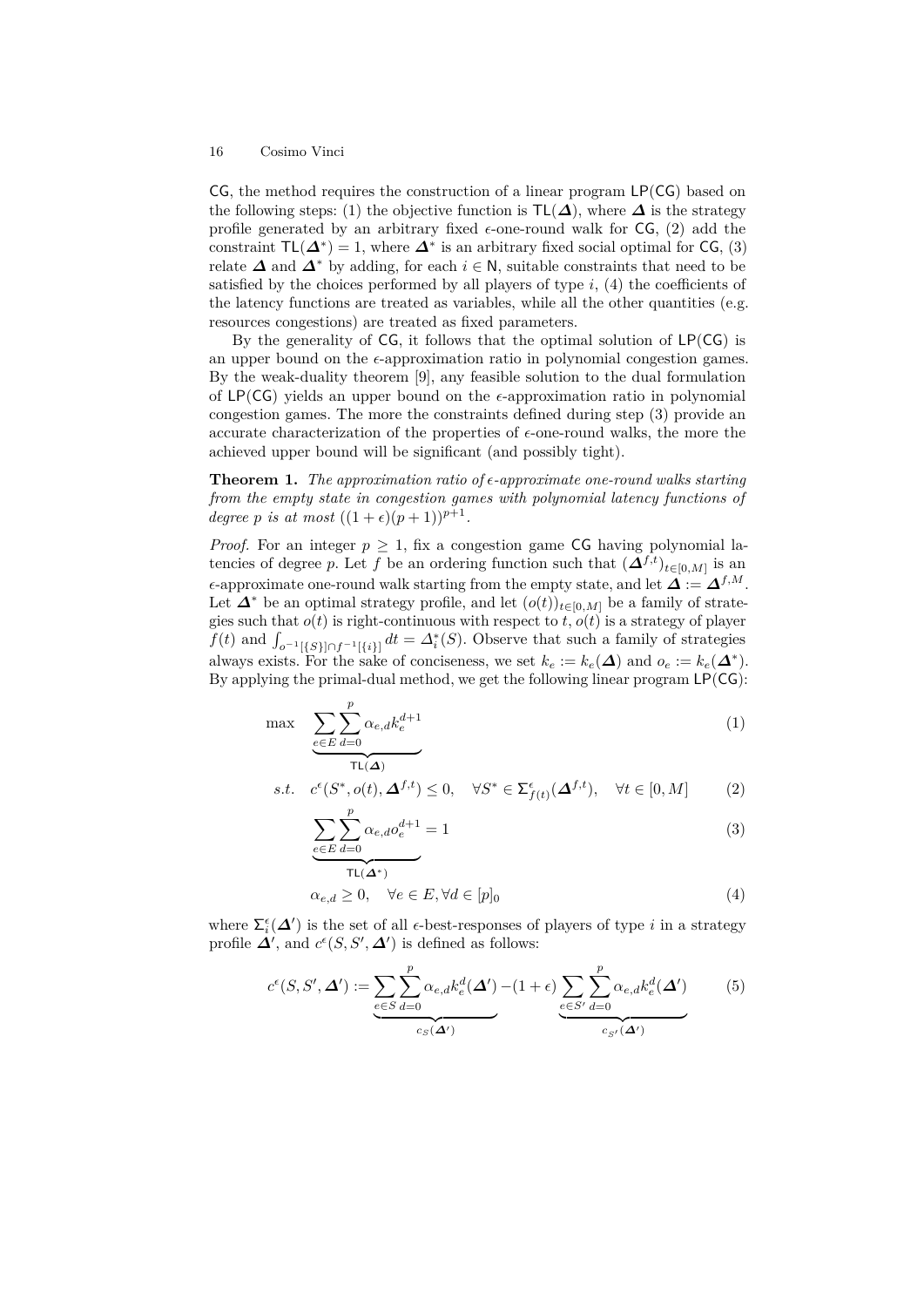The constraints [\(2\)](#page-5-0) come from the definition of  $\epsilon$ -best-responses and  $\epsilon$ -one-round walks. By replacing constraint [\(2\)](#page-5-0) with

<span id="page-6-0"></span>
$$
\hat{c}^{\epsilon}(S^*, o(t), \Delta^{f,t}) := \sum_{e \in S^*} \sum_{d=0}^p \alpha_{e,d} k_e^d(\Delta^{f,t}) - (1+\epsilon) \sum_{e \in o(t)} \sum_{d=0}^p \alpha_{e,d} k_e^d(\Delta) \le 0 \tag{6}
$$

we obtain a relaxation of LP(CG). Given  $i \in \mathbb{N}$  and  $S \in \Sigma_i \setminus \emptyset_i$ ,  $\hat{c}^{\epsilon}(S, o(t), \Delta^{f,t})$ can be defined as a function of  $\Delta_i^{f,t}(S)$  except for the intervals on which  $\Delta_i^{f,t}(S)$ is constant. By exploiting [\(6\)](#page-6-0), we obtain

$$
0 \ge \sum_{i \in \mathbb{N}, S \in \Sigma_i} \int_0^{\Delta_i(S)} \hat{c}^{\epsilon}(S, o(t), \Delta^{f, t}) d(\Delta_i^{f, t}(S)) \tag{7}
$$

$$
= \sum_{e \in E} \sum_{d=0}^{p} \alpha_{e,d} \int_{0}^{k_e} k_e^d(\Delta^{f,t}) d\left(\sum_{i \in \mathbb{N}, S \in \Sigma_i : e \in S} \left(\Delta_i^{f,t}(S)\right)\right)
$$
(8)

$$
-(1+\epsilon)\int_0^M \left(\sum_{e \in o(t)} \sum_{d=0}^p \alpha_{e,d} k_e^d\right) dt\tag{9}
$$

$$
=\sum_{e\in E}\sum_{d=0}^p\alpha_{e,d}\int_0^{k_e}k_e^d(\Delta^{f,t})d(k_e(\Delta^{f,t}))-(1+\epsilon)\sum_{e\in E}\int_{\{t:e\in o(t)\}}\left(\sum_{d=0}^p\alpha_{e,d}k_e^d\right)dt
$$
\n(10)

$$
= \sum_{e \in E} \sum_{d=0}^{p} \alpha_{e,d} \int_0^{k_e} k^d dk - (1+\epsilon) \sum_{e \in E} \int_0^{o_e} \left( \sum_{d=0}^{p} \alpha_{e,d} k_e^d \right) dk \tag{11}
$$

$$
= \sum_{e \in E} \sum_{d=0}^{p} \alpha_{e,d} \frac{k_e^{d+1}}{d+1} - (1+\epsilon) \sum_{e \in E} o_e \sum_{d=0}^{p} \alpha_{e,d} k_e^d
$$
 (12)

The equivalences between all pairs of integrals in the above derivation (along with the fact that they are well-defined) come from the properties of the  $\Delta_i^{f,t}(S)$ s as functions of *t*, and, more generally, from the Lebesgue theory of integration [\[28\]](#page-11-18). In conclusion, by replacing the left-hand side of [\(2\)](#page-5-0) with [\(12\)](#page-6-1), we obtain the following relaxation of  $LP(CG)$ :

<span id="page-6-1"></span>
$$
\max \quad \sum_{e \in E} \sum_{d=0}^{p} \alpha_{e,d} k_e^{d+1} \tag{13}
$$

s.t. 
$$
\sum_{e \in E} \sum_{d=0}^{p} \alpha_{e,d} \frac{k_e^{d+1}}{d+1} - (1+\epsilon) \sum_{e \in E} o_e \sum_{d=0}^{p} \alpha_{e,d} k_e^d \le 0
$$
 (14)

$$
\sum_{e \in E} \sum_{d=0}^{p} \alpha_{e,d} o_e^{d+1} = 1
$$
\n(15)

$$
\alpha_{e,d} \ge 0, \quad \forall e \in E, \forall d \in [p]_0 \tag{16}
$$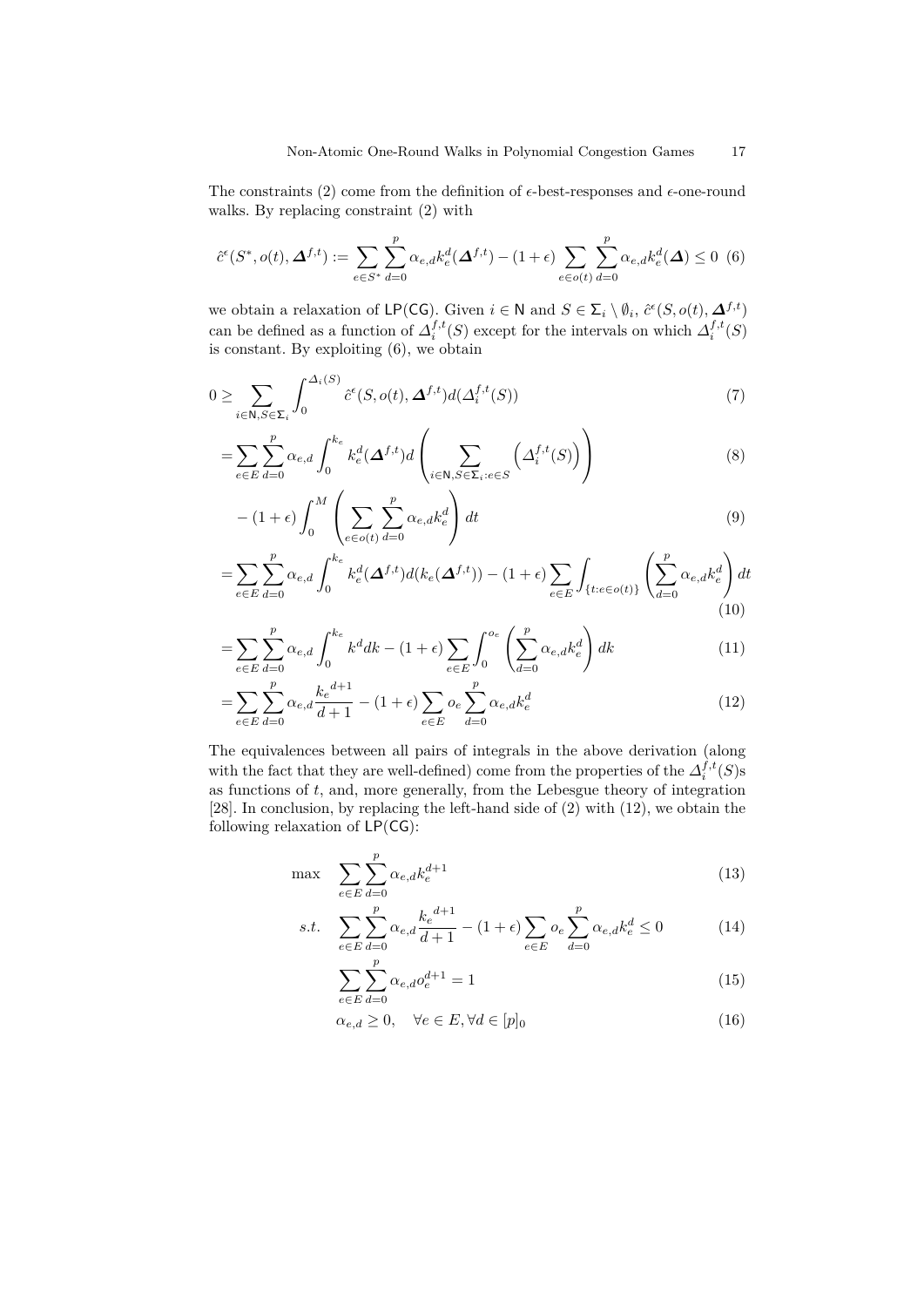The dual of this problem is the following linear problem  $LP'(CG)$ :

$$
\min \quad \gamma \tag{17}
$$

s.t. 
$$
x\left(\frac{k_e^{d+1}}{d+1} - (1+\epsilon)o_ek_e^d\right) + \gamma o_e^{d+1} \ge k_e^{d+1} \quad \forall e \in E, d \in [p]_0
$$
 (18)

<span id="page-7-0"></span>
$$
x, \gamma \ge 0 \tag{19}
$$

Clearly, any feasible solution for  $LP'(CG)$  is an upper bound on the  $\epsilon$ -approximation ratio. We show that, by setting  $\gamma := ((1 + \epsilon)(p + 1))^{p+1}$  and  $x := (p + 1)^2$ , the constraints [\(18\)](#page-7-0) are always satisfied. Indeed, if  $o_e = 0$ , the constraints (18) are satisfied. Conversely, if  $o_e > 0$ , by rewriting the constraints [\(18\)](#page-7-0) in terms of the quantity  $t_e := k_e / o_e$ , we get the following inequality:

$$
g(t_e, d) := -t_e^{d+1} + (p+1)^2 \left( \frac{t_e^{d+1}}{d+1} - (1+\epsilon)t_e^d \right) + ((1+\epsilon)(p+1))^{p+1} \ge 0 \tag{20}
$$

for each  $e \in E$ ,  $d \in [p]_0$  and  $t_e \geq 0$ . This inequality is always satisfied for each  $d \in [p]_0$  and  $t_e \geq 0$  (see the full version), and this fact completes the proof of the  $\Box$  theorem.

#### **3.2 Lower Bound**

**Theorem 2.** For each  $\delta > 0$  there exists a congestion game having polynomial *latency functions of degree p such that the approximation ratio of -approximate one-round walks starting from the empty state is higher than*  $((1+\epsilon)(p+1))^{p+1} - \delta$ *.* 

*Proof.* Let  $n, m \in \mathbb{N}$  and  $q := \lfloor (1 + \epsilon)(p + 1)n \rfloor - 1$ . Let  $\mathsf{CG}_{m,n}$  be a congestion game such that the set of players' types is  $N := \{a_1^*, \ldots, a_{q+1}^*, a_1', a_1, \ldots, a_m', a_m\},\$ the set of resources is  $E := \{e_1, \ldots, e_{n+m+q-1}\},\$  the amount of players of type  $a_1^*$  and types  $a_i$ 's is 2, while the amount of players of the remaining types is 1. Players of type  $a_i^*$  can only select the strategy  $s_i^* := \{e_1, e_2, \ldots, e_{n+i-2}\}$ , players of type  $a'_i$  can only select the strategy  $s'_i := \{e_{n+i-1}\}\$ , and players of type  $a_i$ can select  $s_i := \{e_{n+i}, e_{n+i+1}, \ldots, e_{n+i+q-1}\}$  or  $o_i := \{e_i, e_{i+1}, \ldots, e_{n+i-1}\}.$  The latency function is  $\ell_e(k_e) := k_e^p/n^{p+1}$  for each resource  $e \in E$ .

Consider the simple weak one-round walk

$$
(\Delta^{f,t})_{t\in[0,M]}:=(s_1^*\ldots,s_{q+1}^*,s_1',s_1,\ldots,s_m',s_m).
$$

To prove that  $(\Delta^{f,t})_{t\in[0,M]}$  is an  $\epsilon$ -one-round walk it is sufficient to show that  $s_i$ is an  $\epsilon$ -best-response in  $\Delta^{f,t}$  for each *t* such that  $f(t) = a_i$ . Given such a *t*, we get

$$
c_{s_i}(\mathbf{\Delta}^{f,t}) \le \sum_{j=1}^q \frac{j^p}{n^{p+1}} \le \int_0^{(1+\epsilon)(p+1)n} \frac{1}{n} \left(\frac{x}{n}\right)^p dx = \int_0^{(1+\epsilon)(p+1)} y^p dy \tag{21}
$$

$$
= (1+\epsilon)^{p+1}(p+1)^p \le (1+\epsilon) \left(\frac{q+2}{n}\right)^p \tag{22}
$$

$$
= (1+\epsilon)n\frac{1}{n}\left(\frac{q+2}{n}\right)^p = (1+\epsilon)c_{o_i}(\Delta^{f,t})
$$
\n(23)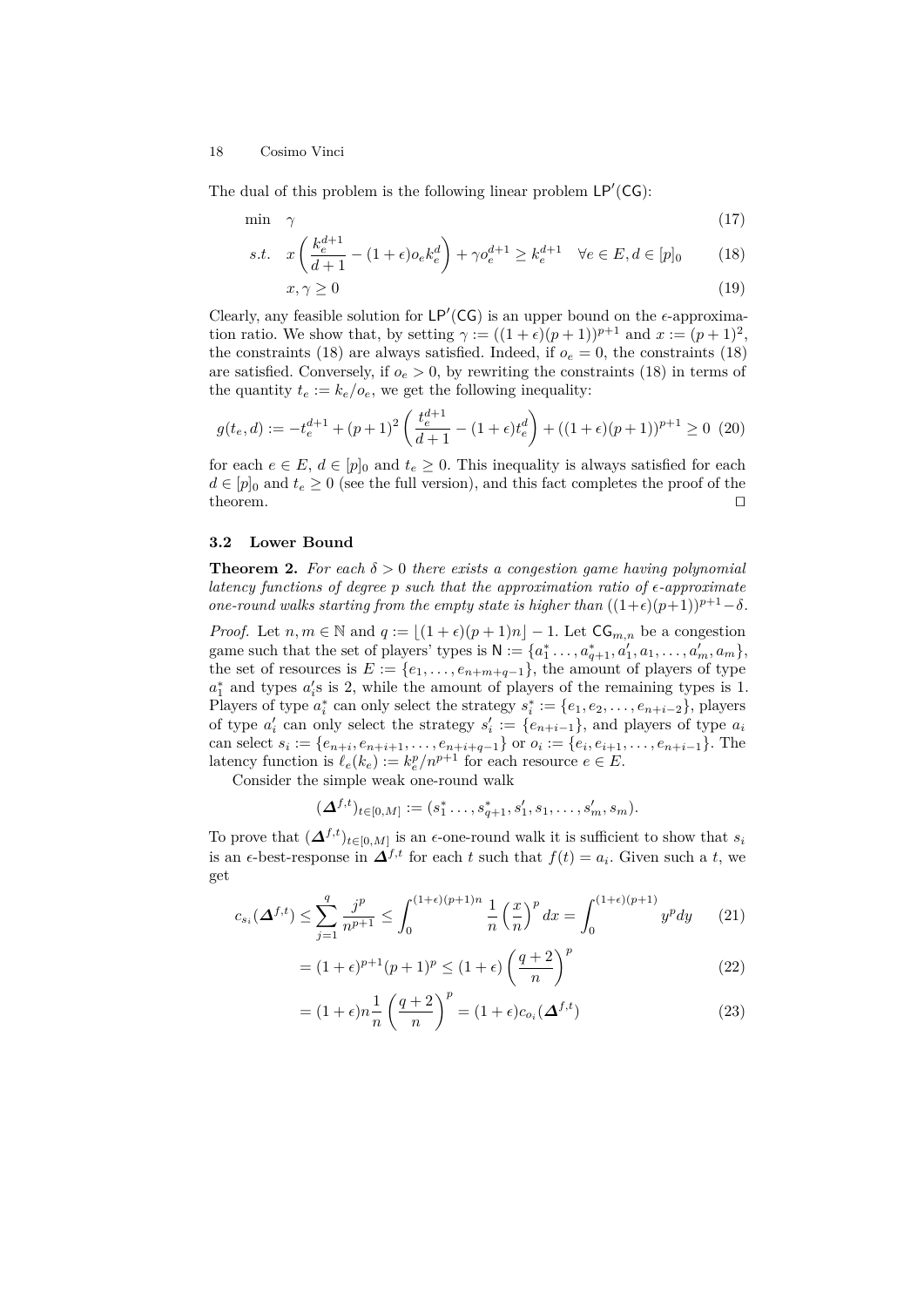We conclude that  $s_i$  is an  $\epsilon$ -best-response in the strategy profile  $\Delta^{f,t}$  for a player of type  $a_i = f_1(t)$ . Therefore,  $(\mathbf{\Delta}^{f,t})_{t \in [0,M]}$  is an  $\epsilon$ -one-round walk, and generates a strategy profile  $\Delta_{m,n}$  in which all players of type  $a_i$  select the strategy  $s_i$ . Let  $\Delta^*$ <sub>*m,n*</sub> be the strategy profile in which each player of type  $a_i$  selects the strategy *oi* .



**Fig. 1.** The figure depicts a lower bounding instance with  $n = 4$ ,  $m = 6$ ,  $\ell(k_e) = k_e/4$ and  $\epsilon = 0.4$ . Observe that  $q = \lfloor 1.4 \cdot 2 \cdot 4 \rfloor - 1 = 10$  and the total amount of players is  $M = 3m + 2 + q = 30$ . The abscissa represents the amount of players which already selected their strategy, and the ordinate represents the resources. The ordinate values of coloured squares having abscissa  $x \in [30]$  denote the strategies of all players of type  $f(t)$ with  $t \in [x-1, x)$ . The squares labeled with a cross/a black square/a dark grey square/a tic are related to the resources selected in the the strategies  $s_i^* / s_i' / o_i / s_i$ . For instance, when an amount  $t_1/t_2/t_3$  of players have already entered in the game, a player of type  $a_4^*/a_2/a_4'$  can select the strategy  $s_4^* = \{e_1, e_2, \ldots, e_6\}$  (crosses)/ $s_2 = \{e_6, e_7, \ldots, e_{15}\}$ (tics) or  $o_2 = \{e_2, e_3, \ldots, e_5\}$  (dark grey squares)/ $s'_4 = \{e_7\}$  (black squares).

We get  $(o(m)$  is related to the usual asymptotic notation):

$$
\lim_{n \to \infty} \lim_{m \to \infty} \frac{\text{TL}(\Delta_{m,n})}{\text{TL}(\Delta^*_{m,n})} \ge \lim_{n \to \infty} \lim_{m \to \infty} \frac{q \frac{1}{n} \left(\frac{q}{n}\right)^p (m - o(m)) + o(m)}{\left(\frac{n+2}{n}\right)^{p+1} (m - o(m)) + o(m)} = \lim_{n \to \infty} \left(\frac{q}{n}\right)^{p+1} = \lim_{n \to \infty} \left(\frac{\lfloor (1+\epsilon)(p+1)n \rfloor - 1}{n}\right)^{p+1}
$$

$$
(25)
$$

$$
= ((1 + \epsilon)(p + 1))^{p+1}.
$$
\n(26)

which completes the proof.  $\hfill \square$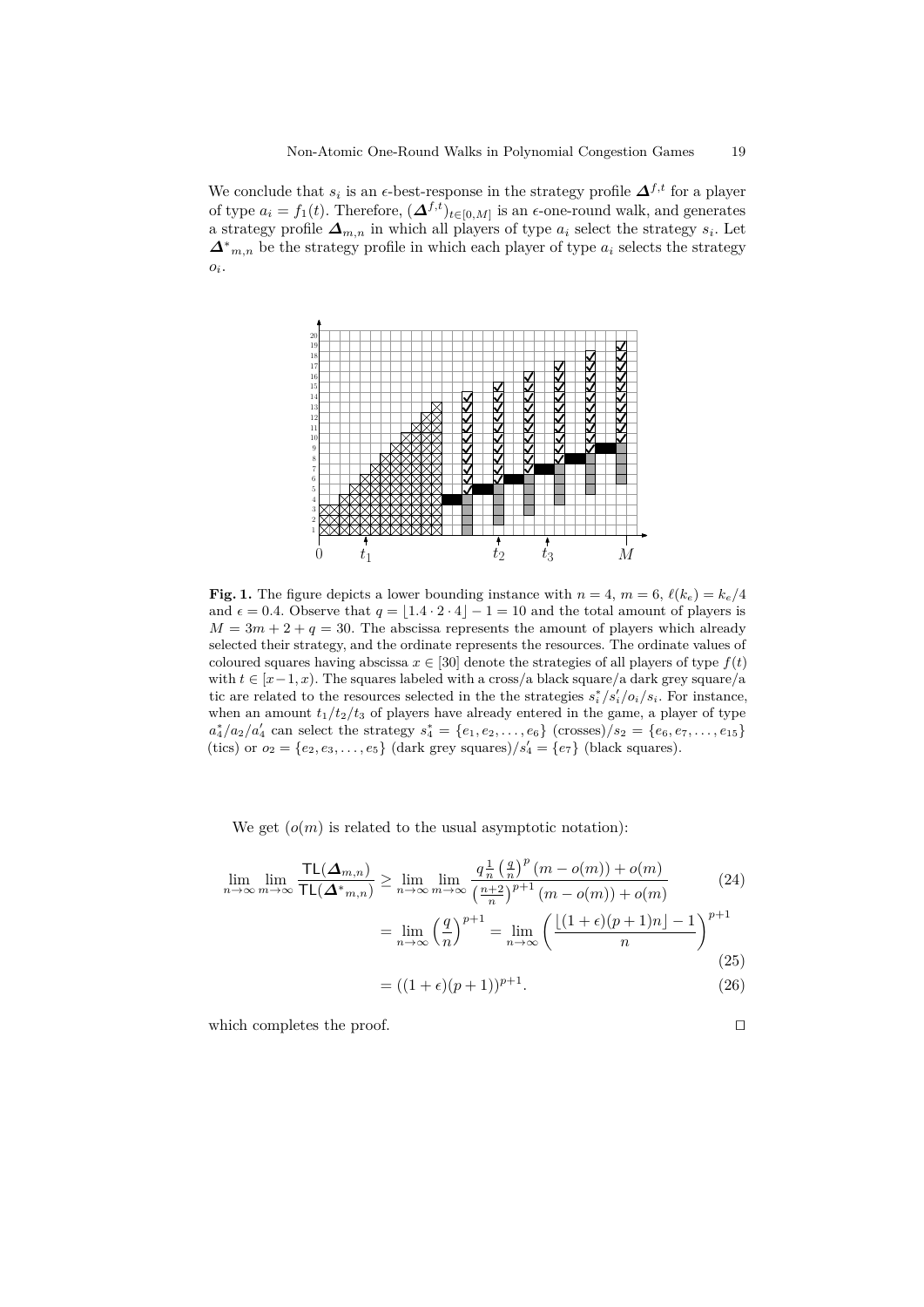# **4 Efficiency of Taxation**

In the following theorems, we prove that by resorting to static or dynamic taxation the  $\epsilon$ -approximation ratio can be consistently lowered.

**Theorem 3.** The approximation ratio of  $\epsilon$ -approximate one-round walks starting *from the empty state in congestion games with polynomial latency functions of degree p is at most*  $(1+\epsilon)^{p+1}(p+1)^p$  *by resorting to the static tax-function:* 

<span id="page-9-3"></span><span id="page-9-0"></span>
$$
T_e := \alpha_{e,p} o_e^p \xi, \quad \text{with} \quad \xi := \frac{(1+\epsilon)^p (p+1)^{p-1}}{p}.
$$
 (27)

*Proof.* For an integer  $p \geq 1$ , fix a congestion game  $CG(T)$ , where *T* is the tax-function defined in [\(27\)](#page-9-0). Define  $(\Delta^{f,t})_{t\in[0,M]}, o(t), \Delta, \Delta^*, k_e$  and  $o_e$  as in the proof of Theorem [1.](#page-5-1) As done in the proof of Theorem [1,](#page-5-1) by applying the primaldual method and by relaxing the constraints modelling  $\epsilon$ -best-responses (which take into account taxation in this case), we get the following linear program:

$$
\max \quad \sum_{e \in E} \sum_{d=0}^{p} \alpha_{e,d} k_e^{d+1} \tag{28}
$$

$$
s.t. \quad \sum_{e \in E} \left( \sum_{d=0}^{p} \alpha_{e,d} \left( \frac{k_e^{d+1}}{d+1} - (1+\epsilon)\sigma_e k_e^d \right) + \alpha_{e,p} \left( \sigma_e^p \xi k_e - \sigma_e^{p+1} \xi \right) \right) \leq 0 \tag{29}
$$

$$
\sum_{e \in E} \sum_{d=0}^{p} \alpha_{e,d} o_e^{d+1} = 1
$$
\n(30)

<span id="page-9-1"></span>
$$
\alpha_{e,d} \ge 0, \quad \forall e \in E, \forall d \in [p]_0 \tag{31}
$$

The dual program is

$$
\min \quad \gamma \tag{32}
$$

s.t. 
$$
x\left(\frac{k_e^{d+1}}{d+1} - (1+\epsilon)o_e k_e^d\right) + \gamma o_e^{d+1} \ge k_e^{d+1} \quad \forall e \in E, d \in [p-1]_0
$$
 (33)

$$
x\left(\frac{k_e^{p+1}}{p+1} + \xi o_e^p k_e - (1+\epsilon) o_e \left(k_e^p + \xi o_e^p\right)\right) + \gamma o_e^{p+1} \ge k_e^{p+1} \quad \forall e \in E \tag{34}
$$

<span id="page-9-2"></span>
$$
x, \gamma \ge 0 \tag{35}
$$

By setting  $\gamma := (1 + \epsilon)^{p+1}(p+1)^p$  and  $x := (p+1)p$ , the constraints [\(33\)](#page-9-1) and  $(34)$  are satisfied (see the full version), and the claim follows.  $\square$ 

<span id="page-9-5"></span>**Theorem 4.** The approximation ratio of  $\epsilon$ -approximate one-round walks starting *from the empty state in congestion games with polynomial latency functions of degree p is at most*  $(1+\epsilon)^{p+1}(p+1)!$  *by resorting to the dynamic tax-function*  $(set(d)_j := d!/(d-j)!$ :

<span id="page-9-4"></span>
$$
T_e(k_e) := \sum_{d=0}^p \alpha_{e,d} T_{e,d}(k_e) \quad \text{with} \quad T_{e,d}(k_e) := \sum_{j=1}^d (1+\epsilon)^j (d)_j k_e^{d-j} o_e^j \tag{36}
$$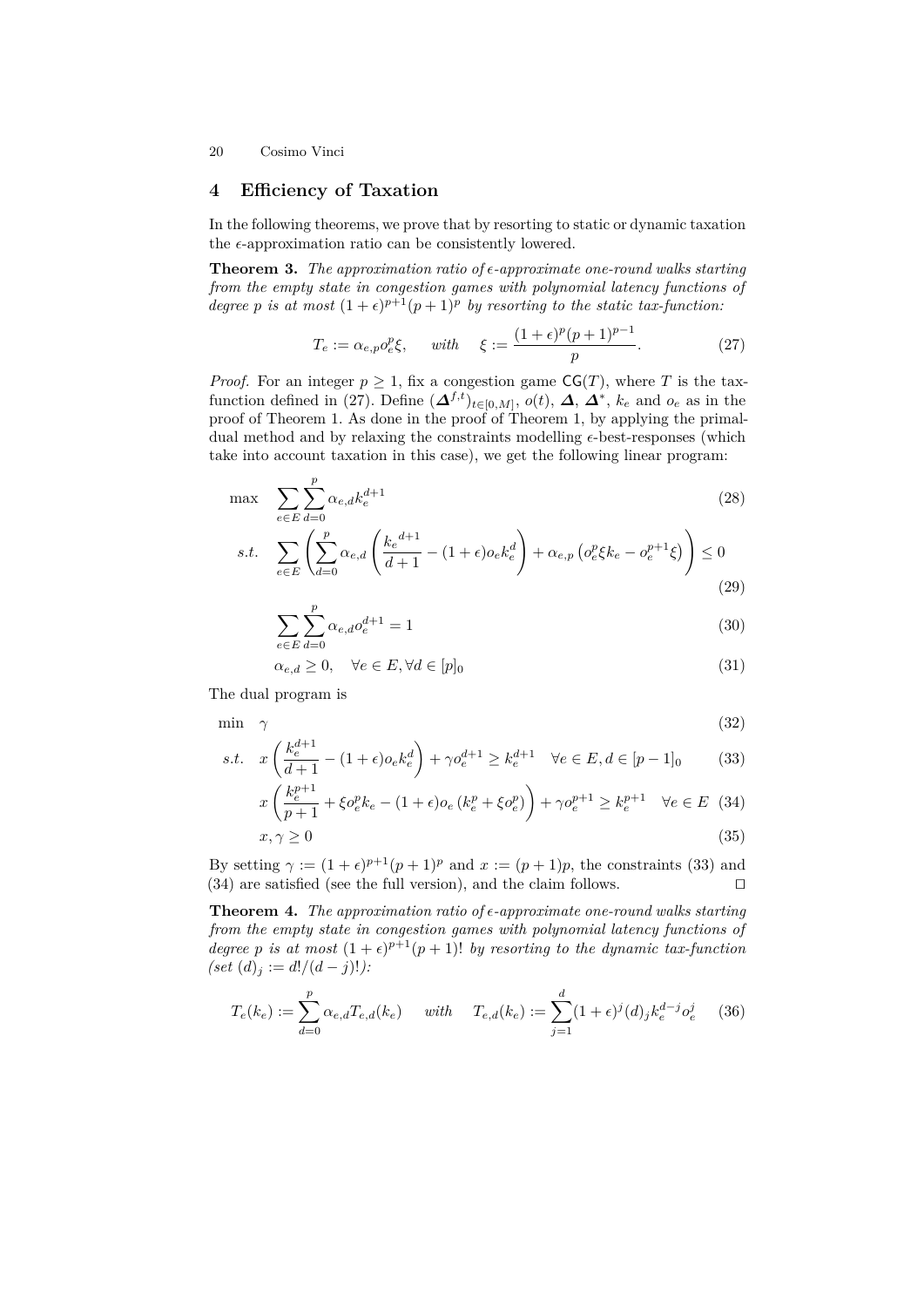*Proof.* By reconsidering the proof of Theorem [3,](#page-9-3) but with the tax [\(36\)](#page-9-4) instead of the tax [\(27\)](#page-9-0), we get a dual program having the following constraints:

$$
-k_e^{d+1} + x\left(\frac{k_e^{d+1}}{d+1} + \int_0^{k_e} T_{e,d}(u)du - (1+\epsilon)o_e(k_e^d + T_{e,d}(k))\right) + \gamma o_e^{d+1} \ge 0
$$
\n(37)

for each  $e \in E$  and  $d \in [p]_0$ . These constraints are always satisfied if  $x := p + 1$ and  $\gamma := (1 + \epsilon)^{p+1}(p+1)!$  (see the full version), and the claim follows.

*Remark 1.* Observe that finding an optimal strategy profile requires to solve a convex minimization problem. Therefore, for each  $\delta > 0$ , one can compute in polynomial time a strategy profile whose social value is at most  $1 + \delta$  times the social optimum [\[9\]](#page-10-10). Then, if  $\tilde{o}_e$  is the congestion of resource *e* in that strategy profile, by using the tax [\(27\)](#page-9-0) (resp. [\(36\)](#page-9-4)) with  $\tilde{o}_e$  in place of  $o_e$ , one can easily prove that the resulting  $\epsilon$ -approximation ratio is at most  $(1 + \delta)$  times that of Theorem [3](#page-9-3) (resp. Theorem [4\)](#page-9-5).

# **References**

- <span id="page-10-3"></span>1. Aland, S., Dumrauf, D., Gairing, M., Monien, B., Schoppmann, F.: Exact price of anarchy for polynomial congestion games. SIAM J. Comput. 40(5), 1211–1233 (2011)
- <span id="page-10-0"></span>2. Anshelevich, E., Dasgupta, A., Kleinberg, J., Tardos, E., Wexler, T., Roughgarden, T.: The price of stability for network design with fair cost allocation. In: Proceedings of the 45th Annual IEEE Symposium on Foundations of Computer Science. pp. 295–304. FOCS, IEEE Computer Society (2004)
- <span id="page-10-2"></span>3. Awerbuch, B., Azar, Y., Epstein, A.: The Price of Routing Unsplittable Flow. In: Proceedings of the Thirty-seventh Annual ACM Symposium on Theory of Computing. pp. 57–66. STOC, ACM (2005)
- <span id="page-10-1"></span>4. Beckmann, M.: Studies in the economics of transportation. Yale University Press for the Cowles Commission for Research in Economics New Haven (1959)
- <span id="page-10-9"></span>5. Bilò, V.: A Unifying tool for Bounding the quality of Non-Cooperative Solutions in Weighted Congestion Games. Approximation and Online Algorithms: 10th International Workshop, WAOA 2012 pp. 215–228 (2013)
- <span id="page-10-7"></span>6. Bilò, V., Fanelli, A., Flammini, M., Moscardelli, L.: Performance of one-round walks in linear congestion games. Theor. Comp. Sys. 49(1), 24–45 (2011)
- <span id="page-10-6"></span>7. Bilò, V., Vinci, C.: On stackelberg strategies in affine congestion games. In: Web and Internet Economics: 11th International Conference, WINE 2015. pp. 132–145. Springer Berlin Heidelberg (2015)
- <span id="page-10-5"></span>8. Bilò, V., Vinci, C.: Dynamic taxes for polynomial congestion games. In: Proceedings of the 17th ACM Conference on Electronic Commerce. EC (2016), To appear.
- <span id="page-10-10"></span>9. Boyd, S., Vandenberghe, L.: Convex Optimization. Cambridge University Press, New York, NY, USA (2004)
- <span id="page-10-8"></span>10. Caragiannis, I., Flammini, M., Kaklamanis, C., Kanellopoulos, P., Moscardelli, L.: Tight bounds for selfish and greedy load balancing. Algorithmica 61(3), 606–637 (2011)
- <span id="page-10-4"></span>11. Caragiannis, I., Kaklamanis, C., Kanellopoulos, P.: Taxes for Linear Atomic Congestion Games. ACM Trans. Algorithms 7(1), 13:1–13:31 (2010)